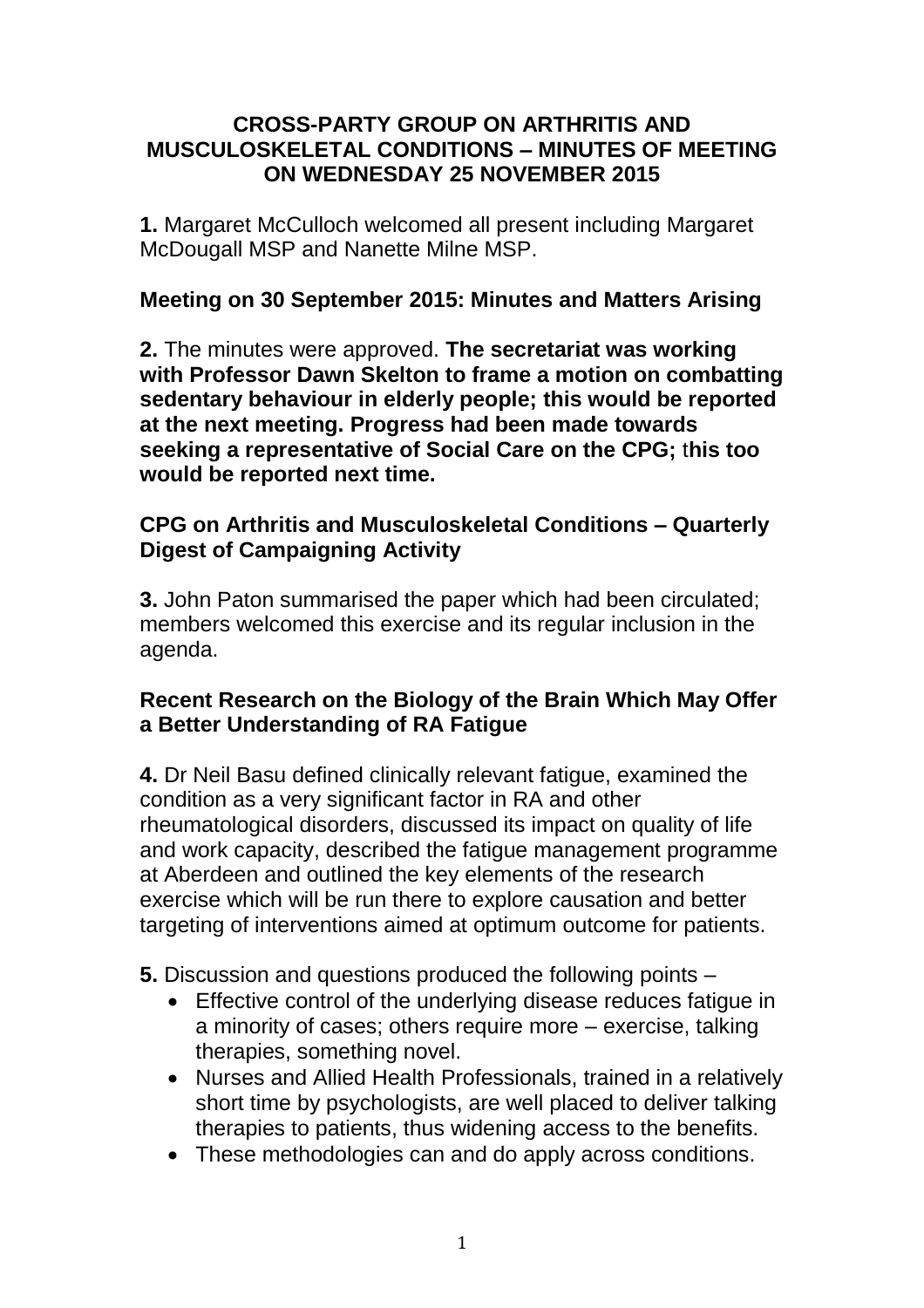- Changes in white matter evident in brain scans of fatigue patients might be the cause or effect of the condition; it was hoped that the planned research would throw light on this.
- Attention was drawn to a study of mitochondrial activity in Lupus patients which might have a bearing on fatigue.
- Existing therapies produce a 25% improvement rate for both CBT and exercise programmes, but no added value results from undertaking both.
- These therapies, though delivered in the community, require clinical supervision.
- New technologies (smart phone, social media, specialised equipment) already play a part in guiding patients in managing fatigue and therapies that address it; more might well be developed.
- The planned research trial will be Scottish-based but could be delivered more widely via a call centre of health professionals using Skype.

# **Scottish Rheumatology Ultrasound Group (SRUG)**

**5.** Dr Neil McKay gave an account of the Scottish Rheumatology Ultrasound Group (SRUG), a medical and AHP group which has developed an impressive initiative in promoting the use of musculoskeletal ultrasound training as a bedside tool in rheumatology practice; this stands to have a positive role in diagnostics and fine-tuning of treatment, offering significant benefit to patients. The training to equip practitioners with the necessary skills is offered through competency-based programmes, small group supervision of practice, accredited modules specifically designed by Glasgow Caledonian University and on-going mentoring with peer-based support. The availability, as a result of technological advances, of affordable, portable and very highresolution equipment supports this initiative.

**6.** Questions and discussion raised the following –

 Ultrasound provides, among other things, an effective guide to management of biologic treatment, potentially indicating the appropriate point at which to taper medication that is demonstrably effective in disease control, thus minimising toxicity to patient.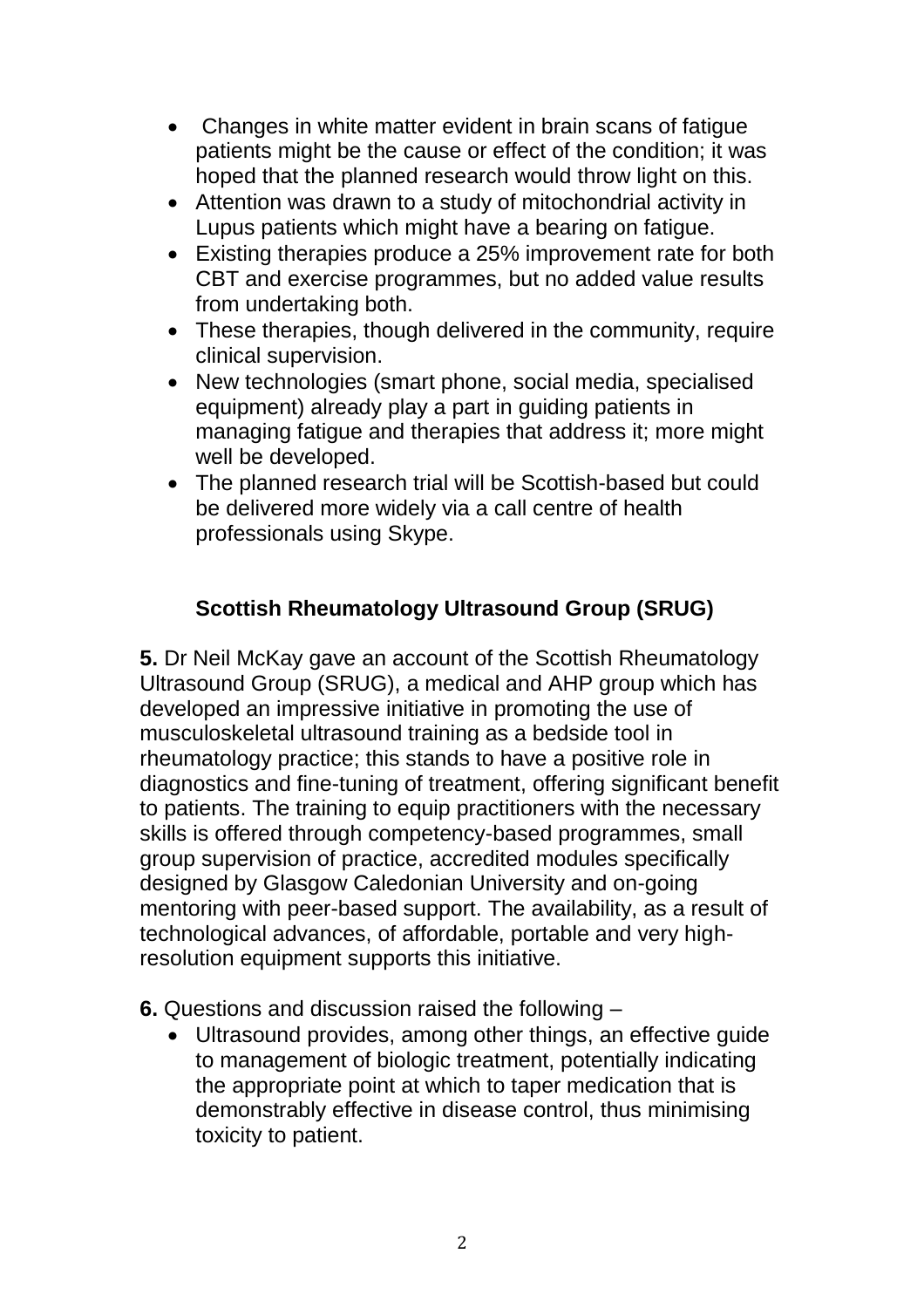- Compared with X-ray, ultrasound gives real-time feedback, is fully accurate in identifying inflammation, is quicker and detects disease far earlier. Modern equipment is equivalent to MRI.
- Once equipped with training, rheumatology consultants will be ready, in one patient visit, to acquire the necessary imaging, interpret and act on it in an immediate treatment plan.
- The use of ultrasound in this way is set out among the recommendations of the ScotPHN Report; the Scottish Society of Rheumatology will discuss the question of a guideline statement before any is framed.
- The new skills and technology will initially be limited to RA.

## **Scottish Metrics for the Assessment of Rheumatoid Arthritis Treatment (SMART)**

**7.** Dr Liz Murphy set the SMART initiative in the context of clinical audits carried out over the last ten years to measure effectiveness of RA treatment and practice; these clearly demonstrated an improving picture and pointed to the benefits of audit as a tool of better disease management. SMART had been launched during September on the basis of a Scotland-wide online tool readily manageable in clinic; its use annually to record data for newly diagnosed patients (subsequently for 6 and 12 month follow up) would allow quality evaluation and measurement of RA services with a view to standardising and improving management of the condition. Engagement with the initiative had been encouraging and results could be expected by November/December 2016. **The Cross-Party Group would be kept informed.**

**8**. This initiative was much to be welcomed. It would be valuable, too, to look at expanding this process of constructive scrutiny to the management of established disease, thus working towards quality improvements throughout the patient journey.

#### Any Other Business

**9. Iain Macdonald of the National Ankylosing Spondylitis Society** updated members on the forthcoming public consultation about hydrotherapy pools in Lothian. **Margaret McCulloch suggested**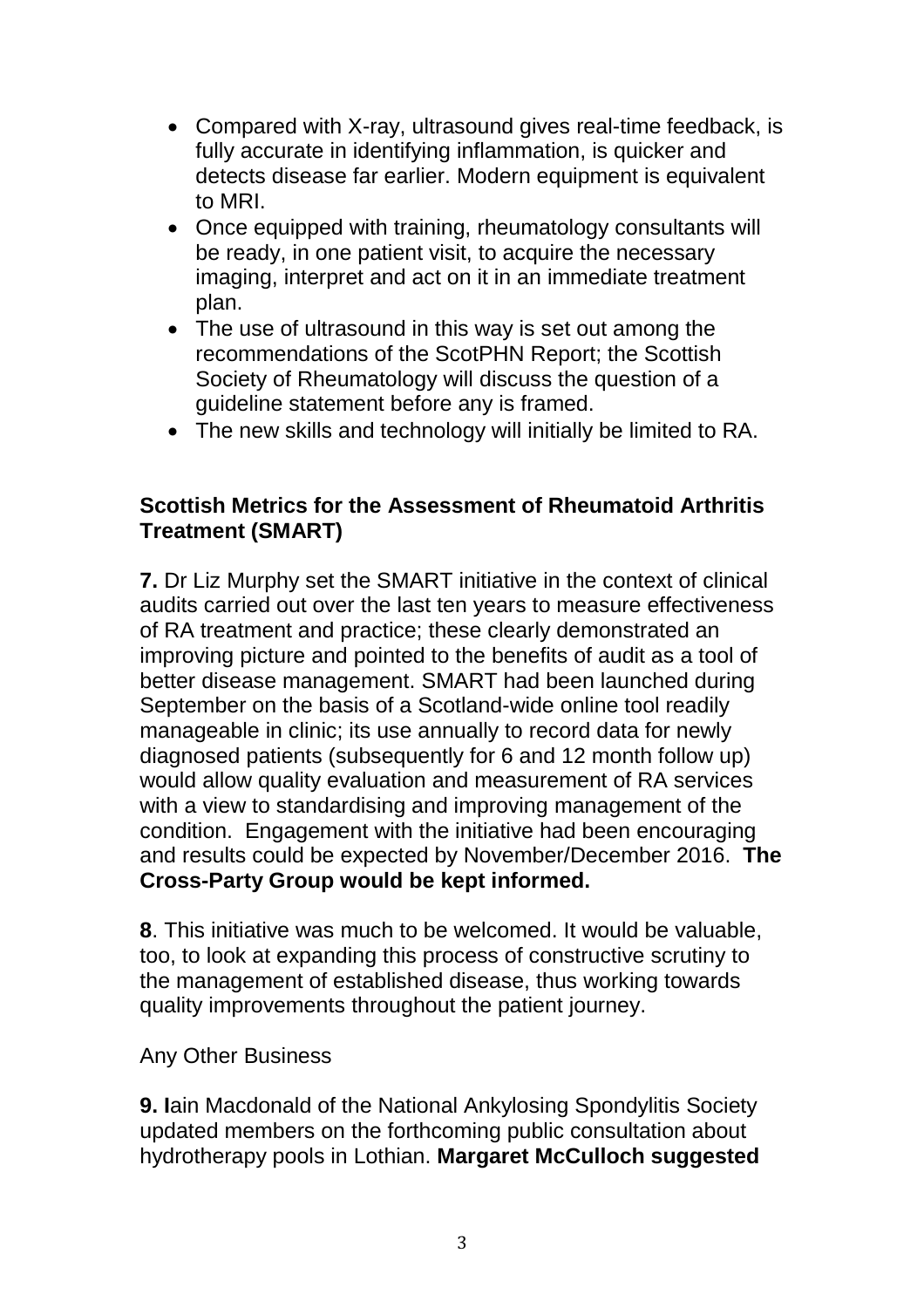#### **that people affected might usefully engage the support of their MSPs; she would be happy to be involved.**

**10.** Margaret McCulloch closed the meeting with thanks all round. We would meet next on 2 March 2016, the AGM; this would be the last meeting before the election, after which the CPG would be formally reconstituted.

CPG Secretariat November 2015